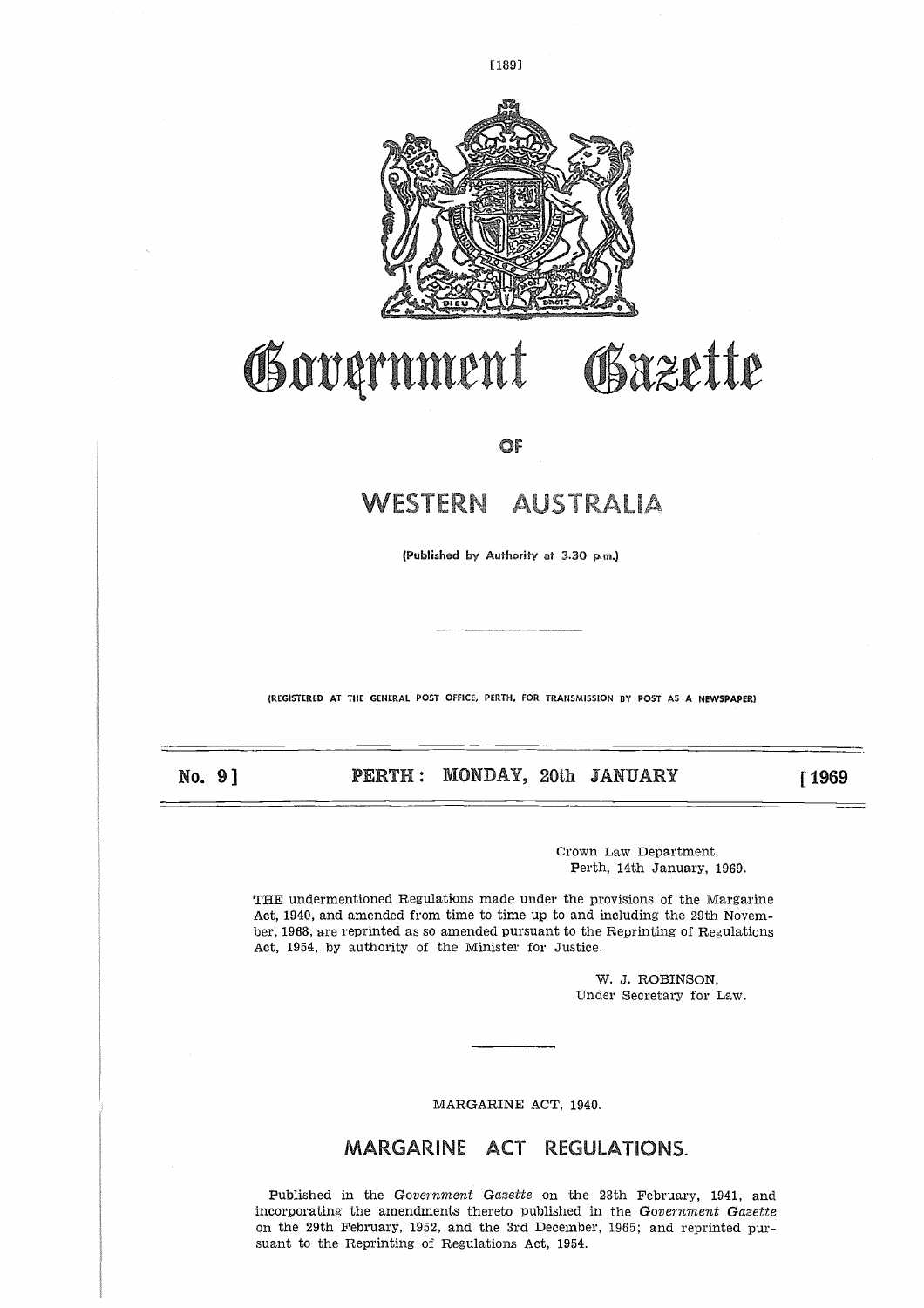Reprinted pursuant to the Reprinting of Regulations Act, 1954, by authority of the Minister, dated 13th January, 1969.

#### MARGARINE ACT, 1940.

## **REGULATIONS.**

1. These regulations may be cited as the Margarine Act Regulations.

#### Interpretation.

2. In these regulations the terms used, if not inconsistent with the context, shall have the meanings stated in section 6 of the Margarine Act, 1940, and also

"Approved," if not otherwise expressed, means approved by an inspector;

"Margarine factory" means any building or place where margarine is manufactured or where fats (whether of animal or vegetable origin) are treated or prepared preparatory to the manufacture of margarine.

#### Licenses to Manufacture.

3. (1) Every application for a Table Margarine License or for a Cooking Margarine License (as the case may be) shall be in writ-ing in the Form No. 1 in the Appendix to these regulations.

(2) Such application shall contain the particulars indicated in the said form and shall be signed by the applicant and shall be accompanied by the appropriate license fee.

Reg 4. Amended by *G.G.* 3/12/65, p. 4082.

4. Subject to the proviso to section 19 of the Act, the annual license fee for a Table Margarine License or for a Cooking Margarine License shall be Two dollars.

- 5. Subject to section 17 of the Act
	- (a) a Table Margarine License shall be in the Form No. 2 in the Appendix to these regulations; and
	- (b) a Cooking Margarine License shall be in the Form No. 3 in the said Appendix.

6. Every license granted under the Act shall be so granted in respect of the margarine factory specified in the application for such license.

Reg. 7. Amended by *G.G.* 3/12/65, p. 4062.

7. (1) The Minister shall cause to be kept a register, in which particulars shall be entered of every license granted and of the cancellation or transfer of any such license.

(2) Such register shall be open to inspection by the public, at such times and on such days as the Minister may determine, on payment of an inspection fee of ten cents.

8. (1) A license granted under the Act shall not be cancelled, as provided for in section 24 of the Act, until after a report in writing has been made to the Minister by the Director of Agriculture that such license is liable to cancellation.

(2) Upon receipt of such a report the Minister shall cause to be served upon the holder of such license a notice in writing calling upon such holder to show cause why his license should not be cancelled, and appointing a day, time, and place on and at which such holder will be heard.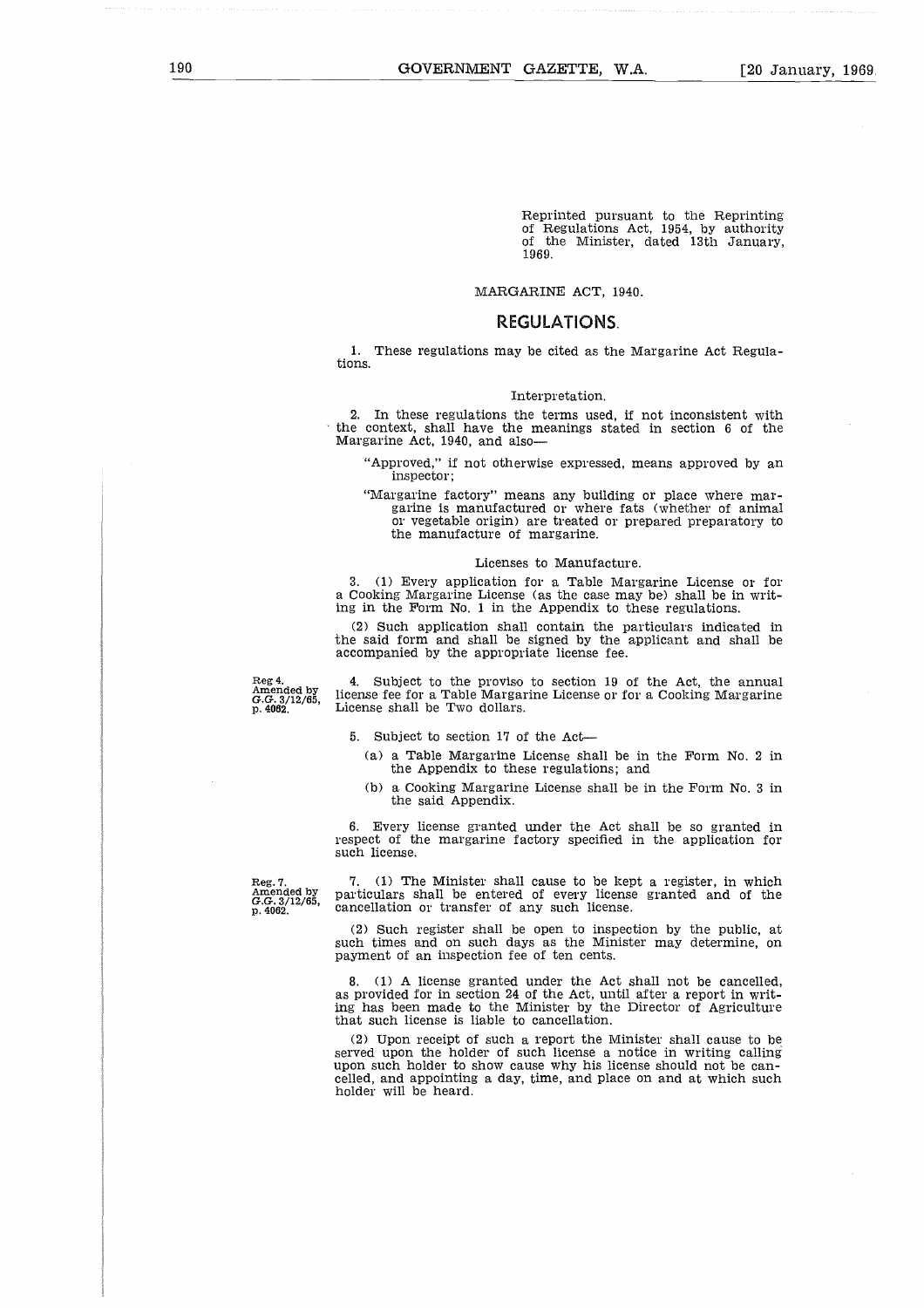(3) The holder of a license who has received such notice may, before the time appointed therein, by writing under his hand sent to the Minister, show cause as aforesaid, or, on the day and at the time and place appointed by the notice, may appear before the person then present, being either the Minister, or some other person appointed by the Minister, for the purpose, either in person or by his solicitor or agent, and show cause as aforesaid.

(4) After the holder of the license has shown cause as aforesaid, the Minister shall consider the representations made by the holder of the license, and thereafter shall determine whether the license shall be cancelled or not.

(5) Where the Minister decides that the license shall be cancelled, a memorandum of such cancellation shall be entered in the license register, and notice of the cancellation shall be served upon the holder of the license in the Form No. 4 in the Appendix to these regulations.

#### Sale or Lease of Margarine Factory.

9. (1) When any margarine factory in respect whereof a current license under the Act has been issued is transferred or leased by the holder of such license to another person, the holder of such license shall, within fourteen days after such transfer or lease, notify the Director of Agriculture of such transfer or lease, and of the name and address of the transferee or lessee, as the case may be.

(2) Any such transferee or lessee intending to use the margarine factory which has been transferred or leased to him as a margarine factory, shall, before so using the same, either obtain a transfer to him of the current license granted in respect thereof, or otherwise make application for and obtain a new license under the Act in respect of such margarine factory.

#### Permits to Export Margarine.

10. (1) Any person who desires a special permit under section 27 of the Act authorising him to manufacture table margarine for export, may make application to the Minister for such special permit.

(2) The application shall be in writing in the Form No. 5 in the Appendix to these regulations, shall be signed by the applicant, and be sent or delivered to the Director of Agriculture.

(3) Every special permit granted under section 27 of the Act shall be in the Form No. 6 in the said Appendix.

11. Every person who intends to export beyond the State margarine manufactured within the State shall, at least three clear days (exclusive of Sundays and public holidays) before so exporting such margarine, give to an inspector notice in writing, in the Form No. 7 in the Appendix to these regulations, of his said' intention.

12. No person shall export or attempt to export from the State any margarine manufactured within the State, unless and until an inspector has examined the same and has issued a certificate, in the Form No. 8 in the Appendix to these regulations, that in relation to the margarine about to be exported all the requirements of the Act and of these regulations have been complied with.

#### Standard for Margarine.

13. Margarine shall contain not less than one part potato starch or Queensland arrowroot (canna edulis) per 1,000 parts of margarine, or, alternatively, not less than five parts per centum by weight of sesame oil. It shall not contain more than 16 parts per centum of water and shall conform with the general standard for edible fats and oils. It shall not contain any other substance,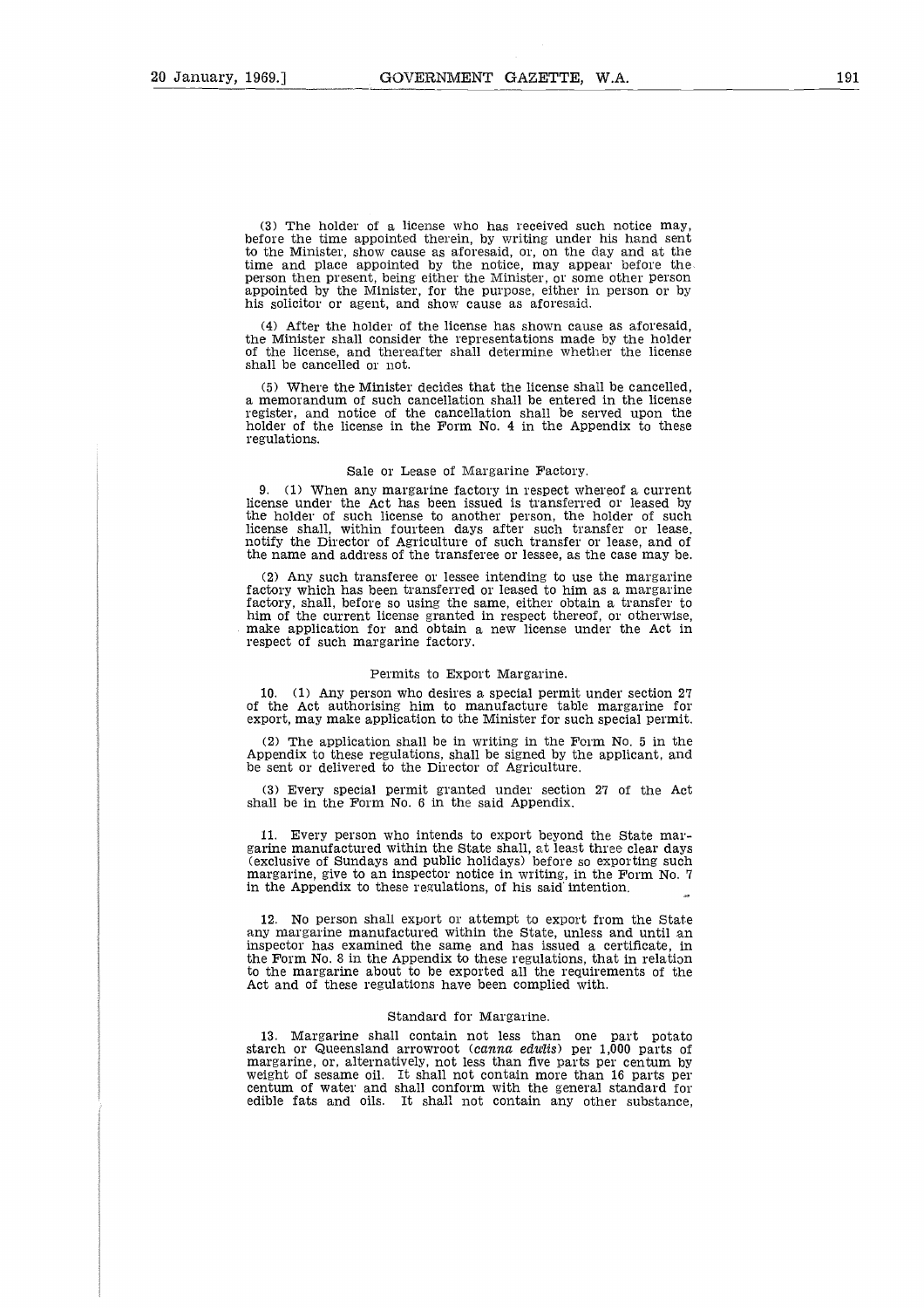Reg 14. Amended by *G.G.* 29/2/52, p. 570.

| ept salt (sodium chloride) other than substances made from<br>imal or vegetable fats or oils. The sesame oil, which is added<br>margarine, shall give the chemical reaction as prescribed in the<br>ulations made under the Health Act, 1911-1937 <sup>1</sup> . |  |      |                        |
|------------------------------------------------------------------------------------------------------------------------------------------------------------------------------------------------------------------------------------------------------------------|--|------|------------------------|
| $14.$ The fatty portion of cooking margarine shall conform with<br>e following chemical and physical criteria, namely:—                                                                                                                                          |  |      |                        |
| Reichert Meissl No.    Not greater than 1.0                                                                                                                                                                                                                      |  |      |                        |
| Polenske No.                                                                                                                                                                                                                                                     |  |      | Not greater than 2.5   |
| Iodine value in the same in the same of the same in the same of the same in the same of the same in the same o                                                                                                                                                   |  |      | Not greater than 50.0  |
| Specific gravity                                                                                                                                                                                                                                                 |  |      | Not greater than 0.937 |
| Artificial butter fiavour and the summer                                                                                                                                                                                                                         |  | Nil. |                        |
| Labelling of Table Margarine.                                                                                                                                                                                                                                    |  |      |                        |

## Labelling of Table Margarine.

15. Where the words "Table Margarine" are written or printed on packages of table margarine, as provided for in section 30 of the Act, they shall be so written or printed in capital letters equivalent in size to bold face sans-serif capital letters of not less than 30 points face measurement.

16. (1) Where in any store, shop, stall, in market or other place the words "Margarine sold here" are displayed on a sign as provided for in subsection (1) of section 32 of the Act, such words shall be so displayed in bold face sans-serif capital letters of not less than 24 points face measurement.

(2) Where in any hotel, cafe, restaurant, tearoom, or other place the word "Margarine" is displayed on any vessel, or the words "Margarine is served here" are displayed on any sign, as provided for in subsection (2) of section 30 of the Act, such word or words shall be so displayed in bold sans-serif capital letters of not less than 18 points face measurement, where the word "margarine" is displayed, and of not less than 24 points face measurement, where the words "margarine is served here" are displayed.

#### Labelling of Cooking Margarine.

17. Where the words "Cooking margarine for cooking purposes only" are written or printed on packages of cooking margarine, as required by section 31 of the Act, they shall be so written or printed in capital letters equivalent in size to bold face sans-serif capital letters of not less than 18 points face measurement.

#### Fee for Examination of Margarine.

Reg. 18. Amended by G.G. 3/12/65, p. 4062.

18. A fee shall be payable by the manufacturer for every examination by an inspector under the Act, or these regulations of margarine manufactured by such manufacturer, at the rate of one cent per hundredweight, or any part of one hundredweight, of the quantity of margarine so examined.

Sale of Cooking Margarine in which the Fatty Content Consists of Less than 90 per cent, Beef or Mutton Fat.

19. The persons or the class of persons to whom the holder of a Cooking Margarine License may sell cooking margarine, which contains beef fat or mutton fat, or beef fat and mutton fat, in a quantity of between seventy-five and ninety per centum by weight of the total quantity of fat and oil contained in such margarine, as provided for in section 26 of the Act, shall be the following, that is to say:—(a)Pastrycooks; (b) Biscuit manufacturers; (c) Confectioners.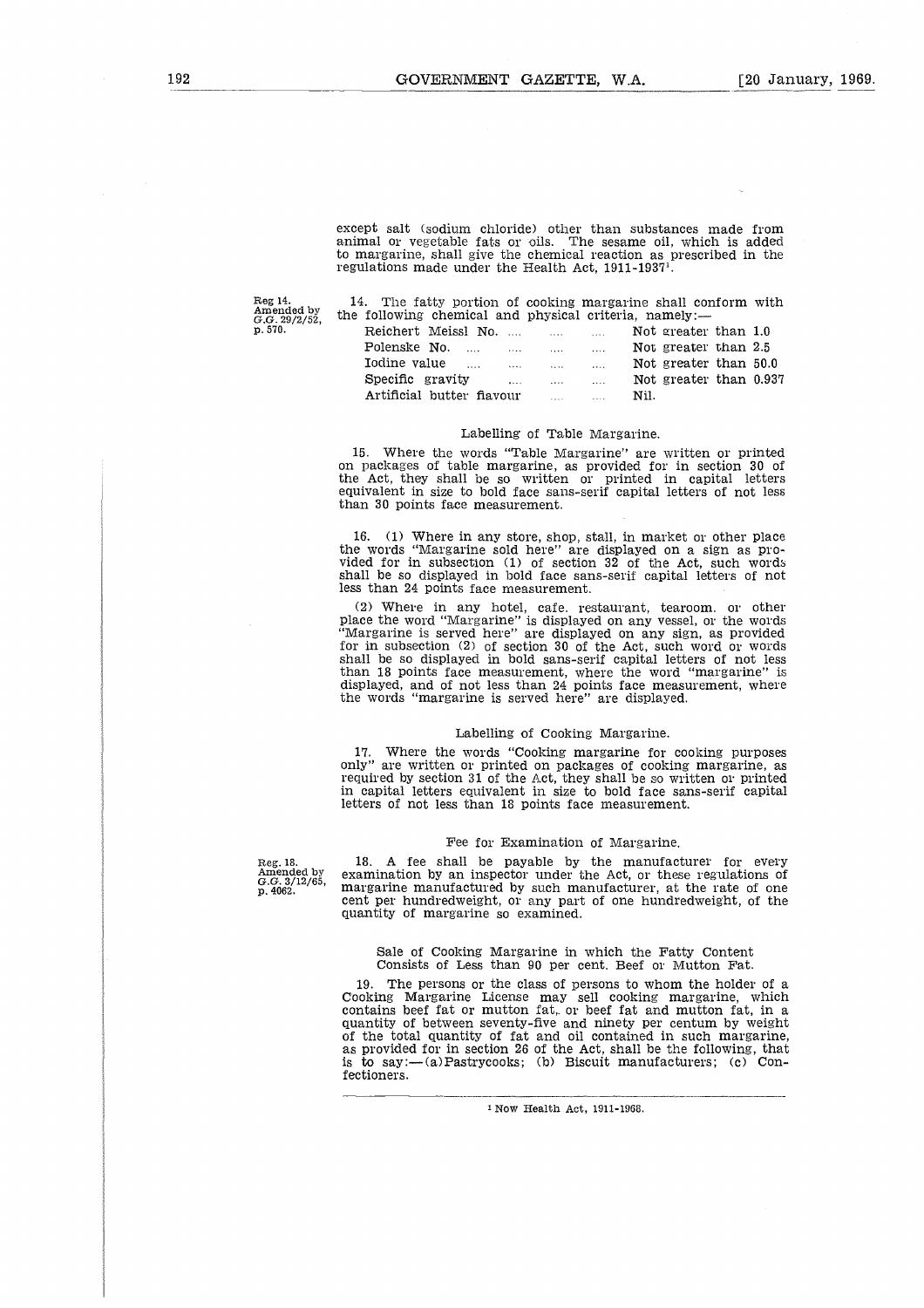#### Returns by Margarine Manufacturers.

20. Every manufacturer of margarine shall send or deliver monthly to the Department of Agriculture, so as to be received by the Chief, Division of Dairying, not later than the 20th day of each and every month, a return, in the Form No. 9 in the Appendix to these regulations, in relation to the margarine manufactured by him during the month next preceding the month in which such monthly return is made.

#### Books to be kept in Margarine Factory.

21. The holder of every license issued under the Act shall cause to be kept in his margarine factory, or at a place or premises approved by the Minister, the following books, which shall be made up at the end of each calendar month and shall be available at all times for examination by an inspector:

- a) a Manufacturing Book, showing the weight in pounds of margarine manufactured daily, and which shall be signed daily by the employee or agent of the manufacturer who carries out the process of manufacture;
- (b) a Margarine Stock and Sales Book, showing on each day the opening stock on hand, the margarine manufactured, oils, or fats used in the manufacture of margarine, consignments, sales, donations, and closing stock on hand.

#### Storage of Foreign Materials in Margarine Factories.

22. No materials or substances other than those required for use in connection with the manufacture of margarine shall be stored or kept in rooms or places used for the manufacture or storage of margarine.

#### Provisions Relating to Margarine Factories.

23. In relation to every margarine factory, the following provisions shall apply:

- (a) Sanitation:—The factory shall be so situated that good sanitation as regards disposal of sewage and freedom from the ill-effects of noxious trades is permanently and economically possible.
- (b) Proximity to Pigsties:—The factory shall be situated not less than 200 yards of a pigsty, where less than twenty -flve pigs are kept, and not less than 300 yards of a pigsty where twenty-five or more pigs are kept, and, where pigs are grazed in paddocks and are allowed plenty of room, the factory shall be situated not less than 100 yards of the nearest boundary fence of any such paddock.
- $(c)$  Proximity to Slaughter-house:-The factory shall be situated not less than 200 yards of a slaughter-house, and if pigs or sheep are kept in a slaughter-house for the purpose of being killed there for more than six hours prior to being killed, the factory shall be situated not less than 300 yards of such slaughter-house.
- (d) Floors:—The floors in the factory where the margarine is manufactured shall be of impervious material, such as concrete, shall be smooth on the surface, and be so graded that the washings will be readily run away into suitably made drains.
- (e) Walls:—In order that the walls of manufacturing rooms shall not become offensive in any way, they shall be of impervious material, and be capable of being washed down to a height of at least six feet.
- (f) Ceilings:—Every manufacturing room shall be provided with a ceiling so constructed as to follow the contour of the roof and, where deemed necessary, as to prevent the deposit of unnecessary and avoidable dust.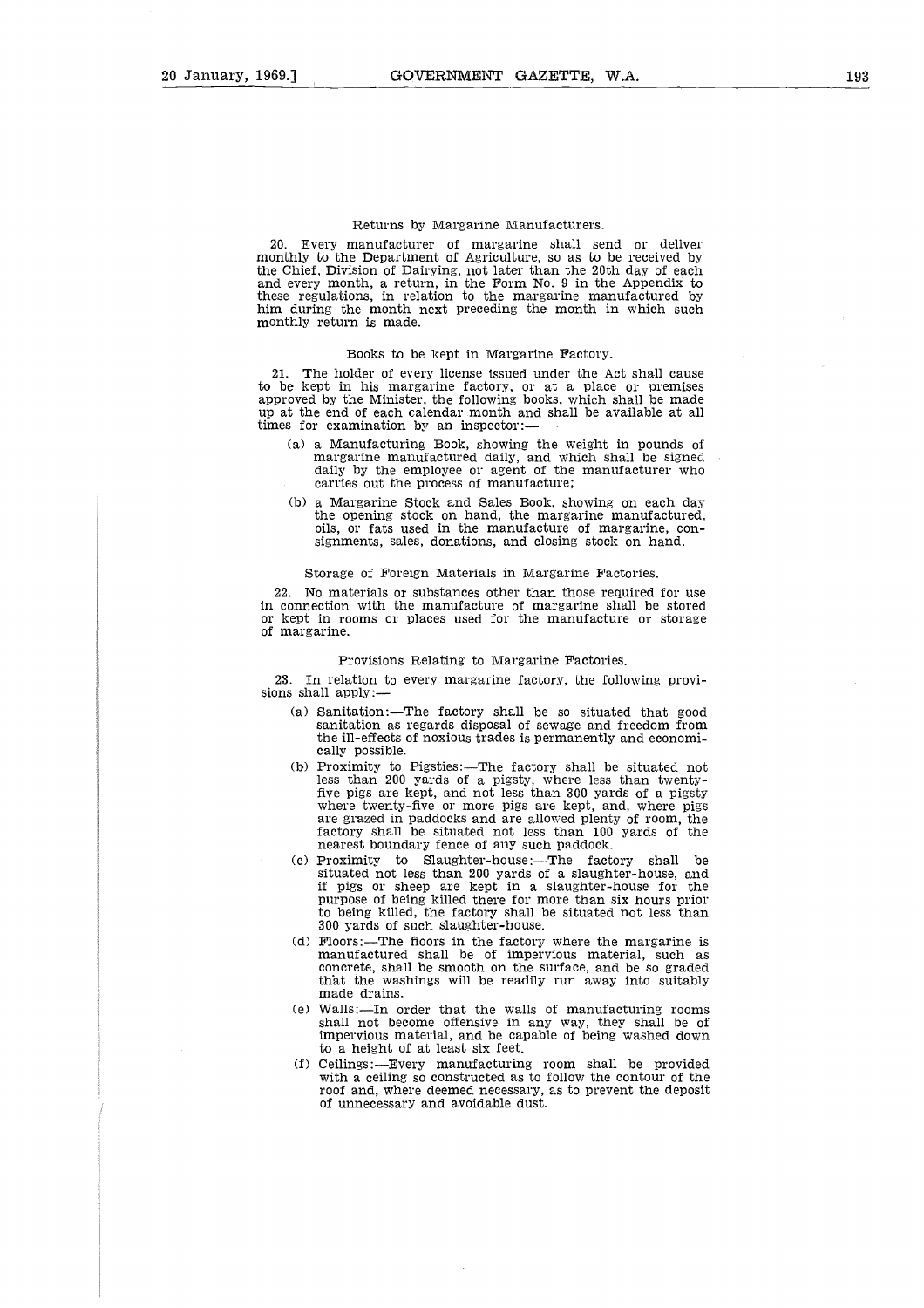- (g) Ventilation:—Every manufacturing room and storage room shall be so ventilated that a reasonably pure atmosphere always obtains therein.
- (h) Water:—Water used in connection with the manufacture of margarine shall be obtained from a pure source, shall be free from avoidable organic matter and from deleterious mineral matter.
- (i) Cool-storage Rooms:—The cool-storage rooms in margarine factories shall be kept free from unnecessary moisture; and any drip from thawing ice shall be carried away in suitably arranged open guttering.
- (j) Disposal of Sewage:—Factory sewage shall be disposed of and in a manner which will preclude the possibility of such sewage contaminating the atmosphere surrounding the factory. Open concrete drains shall, wherever possible, be used for carrying away factory washings.
- (k) Protection from Flies:—The manufacturing room shall have all the doors and windows thereof fitted with fly-proof metal gauze.
- (1) Atmosphere:—No building or premises shall be passed or approved by an inspector as being suitable for use as a margarine factory, if through, proximity to any noxious trade centre, or through any other cause whatsoever, the atmosphere surrounding the factory becomes or is likely to become tainted in a manner which can be detected by the sense of smell by an odour which, when absorbed, would be detrimental to the flavour of the margarine manufactured in such factory.
- (m) Size:—The manufacturing room shall have a floor space of at least 336 square feet, and the height between the floor and the lowest portion of the roof shall be at least 12 feet.
- (n) Water Supply:—The factory shall be provided with an ample supply, both of cold water and of boiling water, and also with steam for the washing and sterilisation of all equipment used in the manufacture of margarine and for the cleansing of the manufacturing room.

#### Breach of Regulations.

Reg. 24. 24. Any person who is guilty of any contravention of any of these Amended by 24. Any person who is guilty of any contravention of any of these  $G.3/12/65$ , regulations shall be liable to a penalty of not exceeding of forty dollars, and, in addition, if such contravention is of a con-tinuing nature, to a daily penalty not exceeding four dollars for every day or part of a day during which such contravention continues.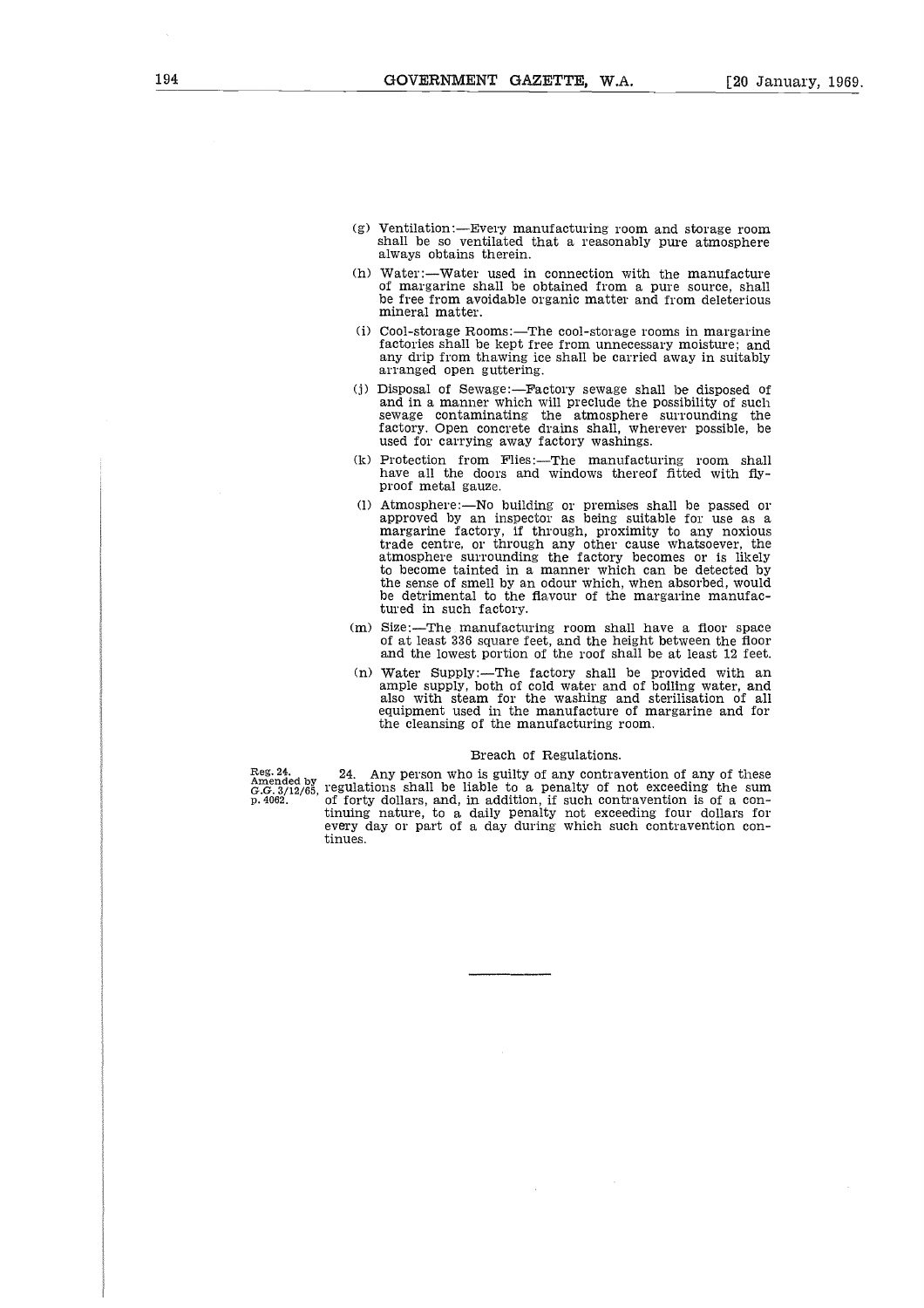Amended by *G.G.* 3/12/65, p. 4062.

## APPENDIX.

## Forms.

## Western Australia. MARGARINE ACT, 1940.

## *Application for a License to Manufacture Margarine.*

Application is hereby made for a License to manufacture (a)<br>Margarine for the year ending 31st December, 19........ 0.<br>*ta*<br>.. 26<br>..

| Form 1.                                                                                                                                                                                |
|----------------------------------------------------------------------------------------------------------------------------------------------------------------------------------------|
| Western Australia.                                                                                                                                                                     |
|                                                                                                                                                                                        |
| MARGARINE ACT, 1940.                                                                                                                                                                   |
| Application for a License to Manufacture Margarine.                                                                                                                                    |
| To the Director,<br>Department of Agriculture,<br>Perth.                                                                                                                               |
|                                                                                                                                                                                        |
| Margarine for the year ending 31st December, 19                                                                                                                                        |
| The particulars are as follows:-                                                                                                                                                       |
|                                                                                                                                                                                        |
| $2 -$                                                                                                                                                                                  |
| З.                                                                                                                                                                                     |
| 4.                                                                                                                                                                                     |
| 5.                                                                                                                                                                                     |
| 6.                                                                                                                                                                                     |
| 7.                                                                                                                                                                                     |
| 8.                                                                                                                                                                                     |
| 9.                                                                                                                                                                                     |
| 10.                                                                                                                                                                                    |
|                                                                                                                                                                                        |
|                                                                                                                                                                                        |
|                                                                                                                                                                                        |
|                                                                                                                                                                                        |
| 13.                                                                                                                                                                                    |
| Enclosed herewith is the sum of two dollars (\$2) being the fee prescribed.                                                                                                            |
|                                                                                                                                                                                        |
| Owner or authorised agent.                                                                                                                                                             |
|                                                                                                                                                                                        |
| Note: Nos. 7-12 need only be filled in for the first application, unless altera-<br>tions have been made during the year.<br>(a) Insert "Table" or "Cooking," as the case may require. |

tions have been made during the year. (a) Insert "Table" or "Cooking," as the case may require. Note: Nos. 7-12 need only be filled in for the first application, unless altera being the recommunity<br>present or author<br>pplication, us<br>y require.<br>License No.<br>*Largarine*.

*Form 2.*

## MARGARINE ACT, 1940. Western Australia.

#### *License for the Manufacture of Table Margarine.*

This is to certify that<br>
interesting the part of "Cooking," as the case may require.<br>
This is to certify that<br>  $\begin{array}{ccc}\n & & \\
 \hline\n & & \\
 \hline\n & & \\
 \hline\n\end{array}$  MARGARINE ACT, 1940.<br>
This is to certify that<br>  $\begin{array}{ccc}\n \text{License for the Manufacture of Table Margarine$ granted a License under the provisions of the Margarine Act, 1940, to manufacture tons of Table Margarine for each quarter of the year ending 31st December, 19 which have been inspected and approved by an authorised officer. Form 2.<br>
Western Australia.<br>
MARGARINE ACT, 1940.<br>
the Manufacture of Table Ma<br>
the provisions of the Margarin<br>
tons of Table Margarine for ea<br>
......., in premises situated at ...<br>
d and approved by an authori:<br>
Direct

#### Director of Agriculture.

Chief, Division of Dairying.

Note: This license must be renewed within 15 days of its expiration.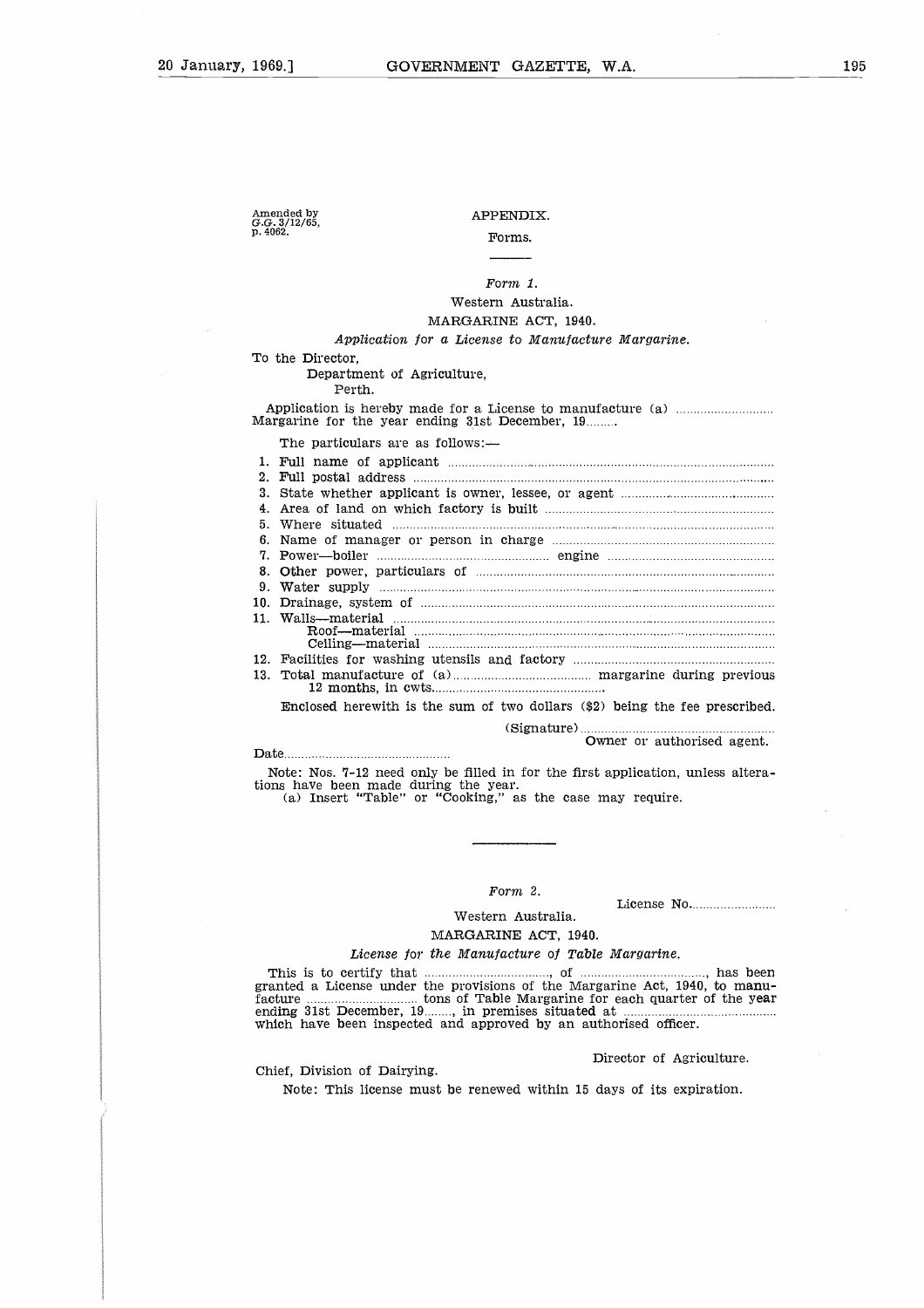## *Form 3.*

T.A.<br>License No.

## Western Australia.

## MARGARINE, ACT, 1940.

## *License for the Manufacture of Cooking Margarine.*

Form 3.<br>
Western Australia.<br>
MARGARINE, ACT, 1940.<br>
License for the Manufacture of Cooking Margarine.<br>
This is to certify that *manufacture* of Cooking Margarine, under the provisions of the Mar-<br>
rine Act, 1940, for the as a manufacturer of Cooking Margarine, under the provisions of the Mar-Form 3.<br>
Western Australia.<br>
MARGARINE, ACT, 1940.<br>
License for the Manufacture of Cooking Margarine.<br>
This is to certify that<br>
as a manufacture of Cooking Margarine, under the provisions of the Mar-<br>
garine Act, 1940, for manufacturing premises, situated at , have been duly manufacturing premises, situated at  $\frac{1}{2}$  inspected and approved by an authorised officer.

Director of Agriculture.

Chief, Division of Dairying.

Note: This license must be renewed within 15 days of its expiration.

#### *Form 4.*

#### Western Australia.

## MARGARINE, ACT, 1940.

#### *Notice of Cancellation of License.*

To (a) 0<br>3d<br>..<br>a

of (b)

You are hereby notified that the (c) s<br>  $\frac{1}{1}$ <br>  $\therefore$ <br>  $\frac{1}{1}$ <br>  $\therefore$  Margarine License No. (d) issued to you under the abovementioned Act has, upon the order of the Minister, acting in accordance with the said Act and the regulations, been cancelled as from and including the measurement of the regulations, been , and dated the day of 19  $\begin{tabular}{ll} \hline & \multicolumn{3}{l}{{Form 4}}.\quad \\ & \multicolumn{3}{l}{\begin{tabular}{l} \multicolumn{3}{l}{{\begin{tabular}{l} \multicolumn{3}{l}{{\begin{tabular}{l} \multicolumn{3}{l}{{\begin{tabular}{l} \multicolumn{3}{l}{{\include{}}{}} \multicolumn{3}{l}{{\include{}}{}} \multicolumn{3}{l}{\end{tabular}}} \hline & \multicolumn{3}{l}{\begin{tabular}{l} {\bf{A}}\end{tabular}} & \multicolumn{3}{l}{\begin{tabular}{l} {\bf{A}}\end{tabular}} & \multicolumn{3}{l}{\$ 

#### Director of Agriculture.

(a) Full name of licensee; (b) Address; (c) Insert "Table" or "Cooking," as the case may require; (d) Insert number of license.

#### *Form 5.*

Western Australia.

#### MARGARINE, ACT, 1940.

## *Application for Special Permit to Export Table Margarine.*

Director of Agriculture.<br>
(a) Full name of licensee; (b) Address; (c) Insert "Table" or "Cooking," as<br>
e case may require; (d) Insert number of license.<br>
<br>
Form 5.<br>
Western Australia.<br>
MARGARINE, ACT, 1940.<br>
Application fo of Table Margarine as under, and which is to be submitted for export beyond Australia.

Statement of Table Margarine to be Exported.

||<br>|1<br>|<br>|1 b<br>|<br>| n<br>| ... *ີເ*<br>ຂໍ້<br>...<br>.. Brand No. of packages, including weight Date of manufacture 

Registered cold store in which margarine may be examined

#### Signature of Licensed Manufacturer.

Witness to signature of agent or owner.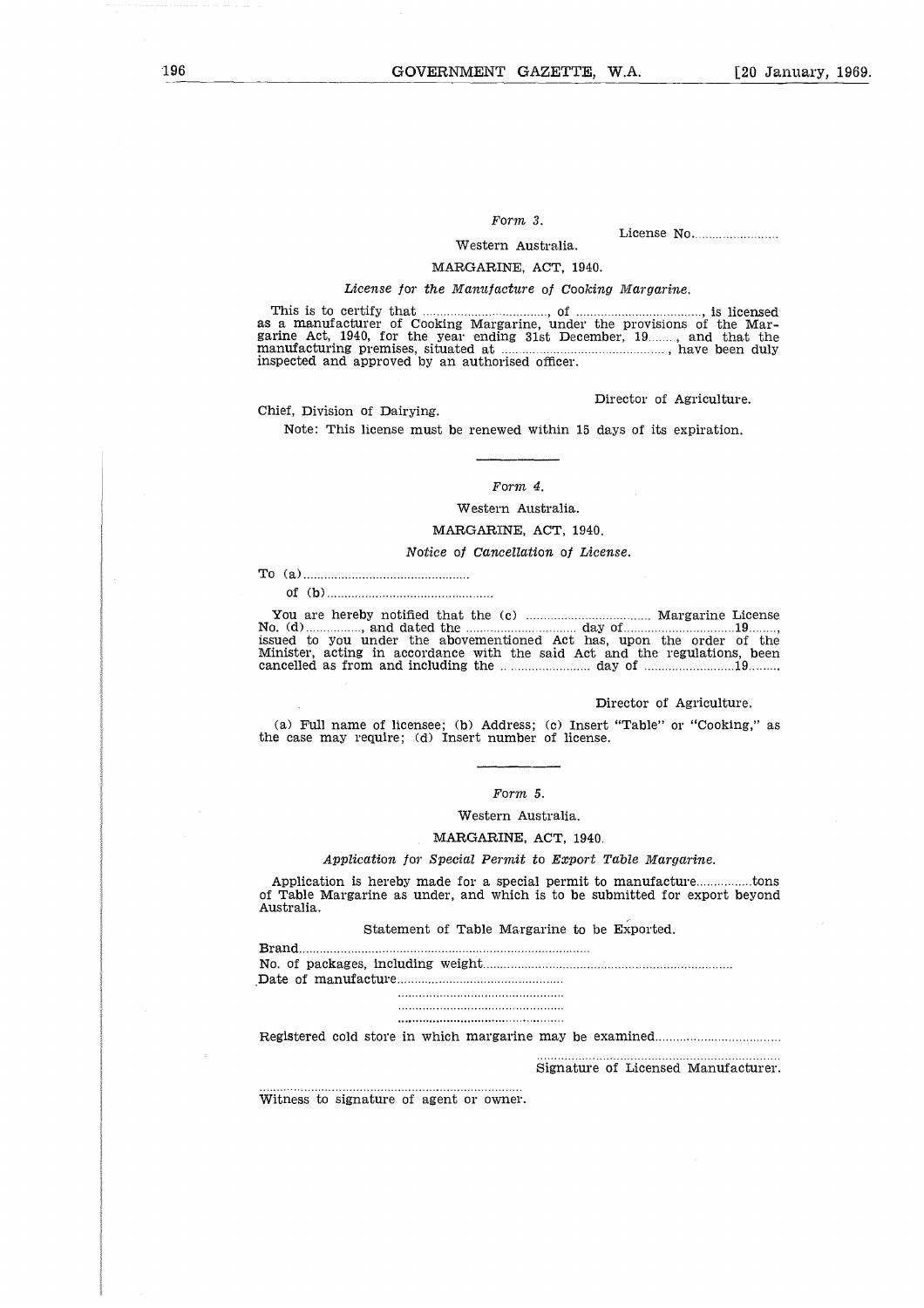## Form *6.*

## Western Australia.

## MARGARINE ACT, 1940.

## *Special Permit to Export Margarine.*

| Form 6.<br>Western Australia.<br>MARGARINE ACT, 1940.<br>Special Permit to Export Margarine. |
|----------------------------------------------------------------------------------------------|
|                                                                                              |
|                                                                                              |
|                                                                                              |
|                                                                                              |
|                                                                                              |
|                                                                                              |
|                                                                                              |
|                                                                                              |
| tons of table margarine manufactured by him during the year ending the                       |
| Director of Agriculture.                                                                     |

Director of Agriculture.

(a) Name of manufacturer; (b) Address; (c) Insert license number; (d) Insert quantity.

#### *Form 7.*

#### Western Australia.

## MARGARINE, ACT, 1940.

#### *Notice of Intention* to *Export Margarine.*

To

The Director of Agriculture.

Form 7.<br>
Western Australia.<br>
MARGARINE, ACT, 1940.<br>
Notice of Intention to Export Margarine.<br>
The Director of Agriculture.<br>
Table Margarine License, No. (c)<br>
Table Margarine License, No. (c)<br>
Table Margarine License, No. ( day of , hereby give you notice that, under the of Table Margarine License, No. (c) authority of the special permit granted to me, and dated the To The The  $I$  (a) of Table day of  $I$  authority day of  $I$  authority day of  $I$  authorities on the means of  $I$  and  $I$  are  $I$  and  $I$  are  $I$  and  $I$  are  $I$  and  $I$  are  $I$  and  $I$  are  $I$  and  $I$  are  $I$  and  $I$  and MA<br> *f P*<br>
ultu<br>
..., P<br>
..., T<br>
..., T<br>
..., T<br>
..., T<br>
..., T<br>
..., T  $W_1$ <br> $R$  and  $R$ <br> $R$  are  $R$ ,  $R$  or  $R$ <br> $R$  and  $R$ <br> $R$  and  $R$ <br> $\vdots$  and  $R$ <br> $\vdots$  and  $R$ <br> $\vdots$  and  $R$ , I intend to export from Western Australia , dated the b<br>...<br>...<br>... to (d)  $\ldots$  about the (e)  $\ldots$  day of  $\ldots$  day of  $\ldots$  day of  $\ldots$  day of  $\ldots$  day of  $\ldots$  day of  $\ldots$  day of  $\ldots$  day of  $\ldots$  day of  $\ldots$  day of  $\ldots$  day of  $\ldots$  day of  $\ldots$  day of  $\ldots$  day of  $\ldots$  day of TI<br>coda<br>dad<br>... Western Australia.<br>
MARGARINE, ACT, 1940.<br>
Notice of Intention to Export Margarine.<br>
<br>
Director of Agriculture.<br>
(of the Margarine License, No. (c) (a) and the difference of the special permit granted to me, and dated the <sup>19</sup> , (f) tons of table margarine, by  $\begin{tabular}{llllllllll} \multicolumn{2}{l}{{\bf MACGARINE, AC}}\\ \hline \multicolumn{2}{l}{\bf To} & \multicolumn{2}{l}{\bf The Director of Agriculture.} \\ \hline \multicolumn{2}{l}{\bf I} & (a) & \multicolumn{2}{l}{\bf Inorder.} \\ \hline \multicolumn{2}{l}{\bf I} & (b) & \multicolumn{2}{l}{\bf Inorder.} \\ \hline \multicolumn{2}{l}{\bf I} & (c) & \multicolumn{2}{l}{\bf Inorder.} \\ \hline \multicolumn{2}{l}{\bf day of} & \multicolumn{2}{l}{\bf Inorder.} \\ \hline \multicolumn{$  day of 19 .

The said margarine is available for inspection at (h)

Dated the

#### Manufacturer.

(a) Name of manufacturer; (b) Address; (e) Insert number of license; (d) Insert place of destination; (e) Proposed date of export; (f) Insert quantity; (g) "Sea," "rail," or "road," as the case may be; (h) Insert name of place where margarine may be examined.